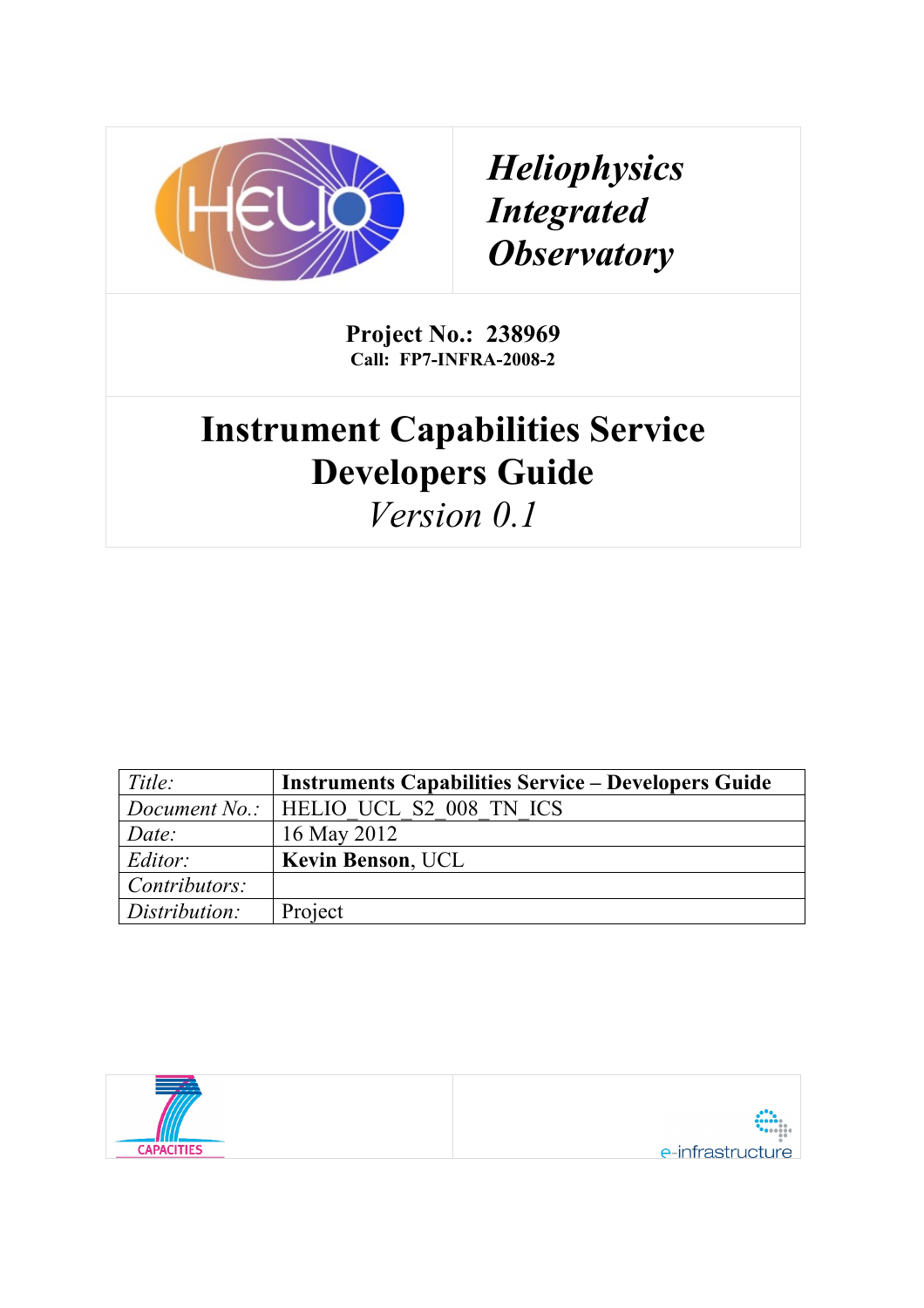## Revision History

| Version | <b>Date</b> | <b>Released by</b>  | <b>Detail</b>        |
|---------|-------------|---------------------|----------------------|
| 0. I    | 16/05/2012  | <b>Kevin Benson</b> | <b>Initial Draft</b> |
|         |             |                     |                      |
|         |             |                     |                      |
|         |             |                     |                      |
|         |             |                     |                      |

Note: Any notes here.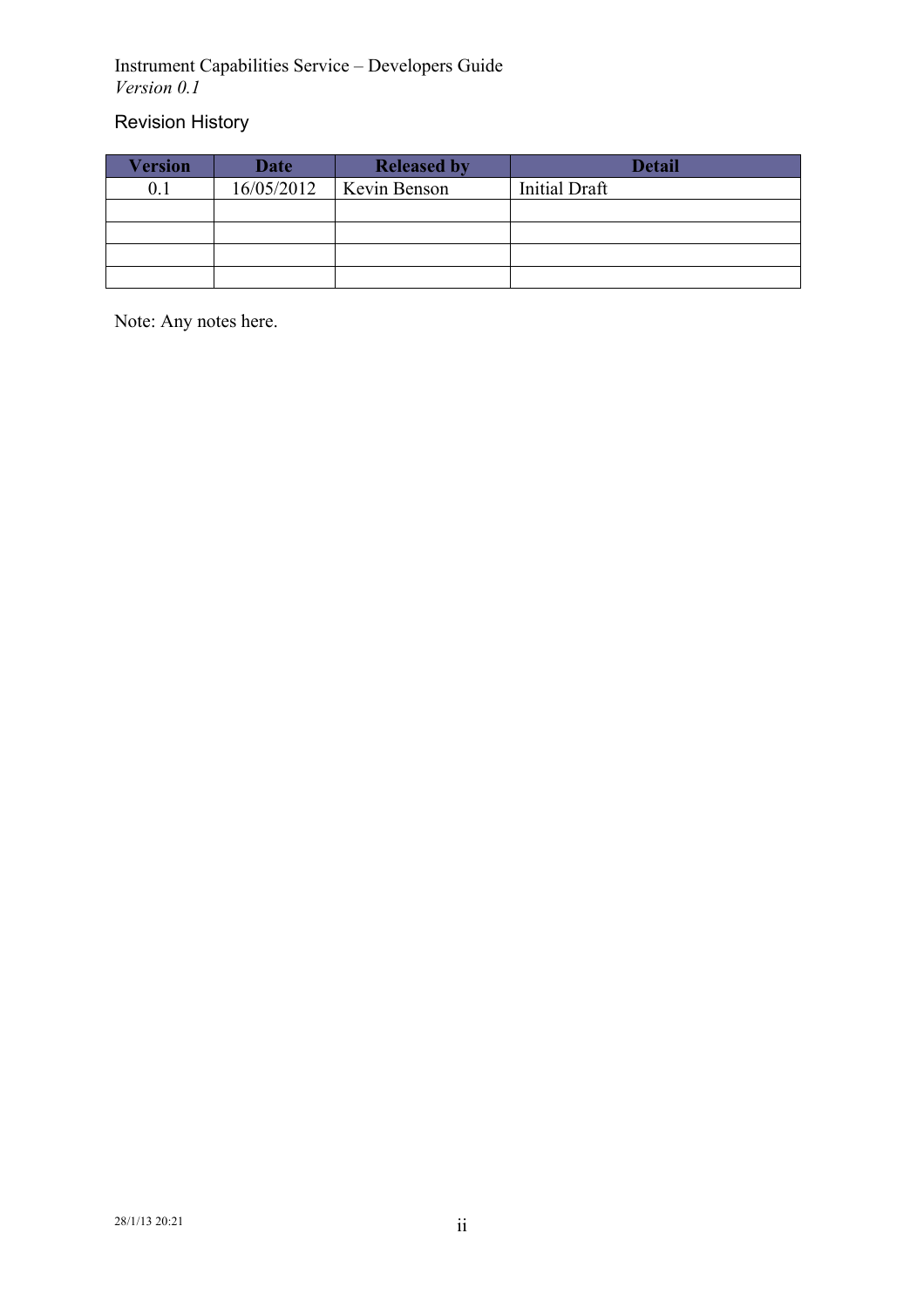| 1.1.             |  |
|------------------|--|
| 2.               |  |
| 3 <sub>1</sub>   |  |
| 3.1              |  |
| 3.2.             |  |
|                  |  |
|                  |  |
| $\overline{4}$ . |  |
|                  |  |
| 4.1.2.           |  |
| 4.1.3.           |  |
|                  |  |
| 4.1.5.           |  |
| 5 <sup>7</sup>   |  |
| 5.1.             |  |
| 5.2.             |  |
| 5.3              |  |
| 5.4.             |  |
| 5.5.             |  |
|                  |  |
| 6.1.             |  |
| 6.2.             |  |
|                  |  |
|                  |  |
|                  |  |
| 6.3.3.           |  |
| 7.               |  |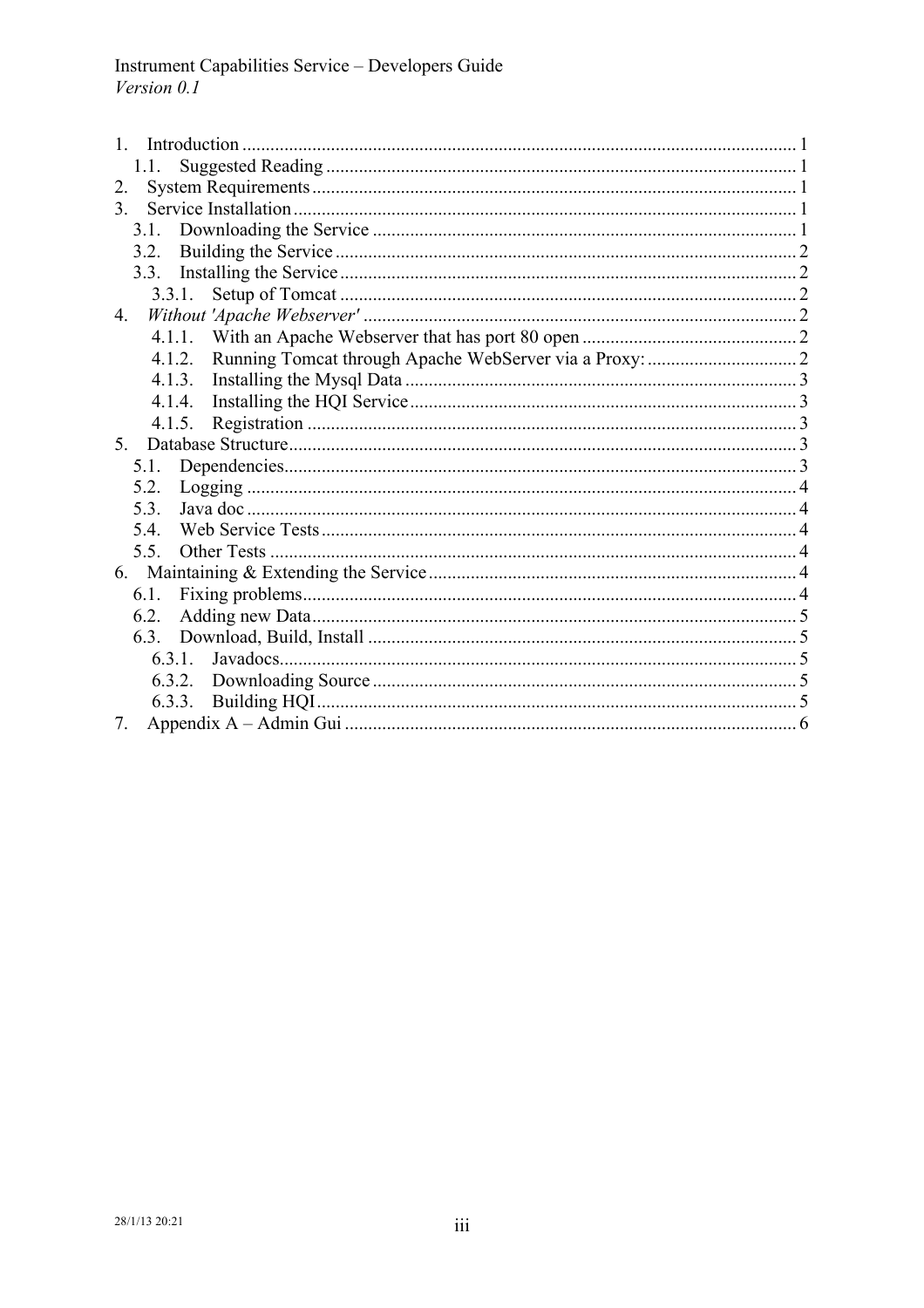## **1. Introduction**

The Instrument Capabilities Service (ICS) was created as a helper service to enable more precise data requests to the Data Provider Access Service (DPAS). The ICS allows a client to determine which instruments are capable of viewing any particular event. The ILS can specify which instruments are available and therefore able to see a particular event or set of event(s), but does not give instrument location. The ILS was created to further help the client by filtering down the location, with the ILS a client can be certain which instruments should be able to view the event further allowing the client to easily obtain the data 'if needed' from the DPAS.

| To build the service       |                                                                   |
|----------------------------|-------------------------------------------------------------------|
| Interface                  | Interface Doc/Service Interface Specification.docx                |
| Specification              |                                                                   |
| Helio API                  | <b>Helio API</b>                                                  |
| Java (compile              | http://www.oracle.com/technetwork/java/javase/overview/index.html |
| service)                   |                                                                   |
| Tomcat (web                | http://tomcat.apache.org/                                         |
| container to host the      |                                                                   |
| service)                   |                                                                   |
| Maven (build               | http://maven.apache.org/ (or use a plug-in to your development    |
| system)                    | environment)                                                      |
| To extend the service      |                                                                   |
| $SOAP + WSDL$              | http://www.w3.org/TR/wsdl (or use a plug-in to your development   |
| (web service)              | environment)                                                      |
| definition)                |                                                                   |
| <b>ICS</b> Database Design | Helio ICS ILS.doc                                                 |

## *1.1. Suggested Reading*

## **2. System Requirements**

- Java 1.6<br>• Servlet 0
- Servlet Container i.e. Tomcat greater than 5.5, GlassFish, IBOSS. For the purpose of this document, installation is in Tomcat.
- JDBC Compliant Database: If setting up copies of ICS and ILS databases then the dump files would come from a MySql database.
- Preference of port 80. Second preference is port 8080. Optional use of Apache as a web proxy to a servlet container (Tomcat) is described below.

## **3. Service Installation**

ICS primary installation is Mullard Space Science Laboratory (MSSL), instructions will setup a copy/mirror of the ICS.

## *3.1. Downloading the Service*

• HQI Service to be installed on a servlet container: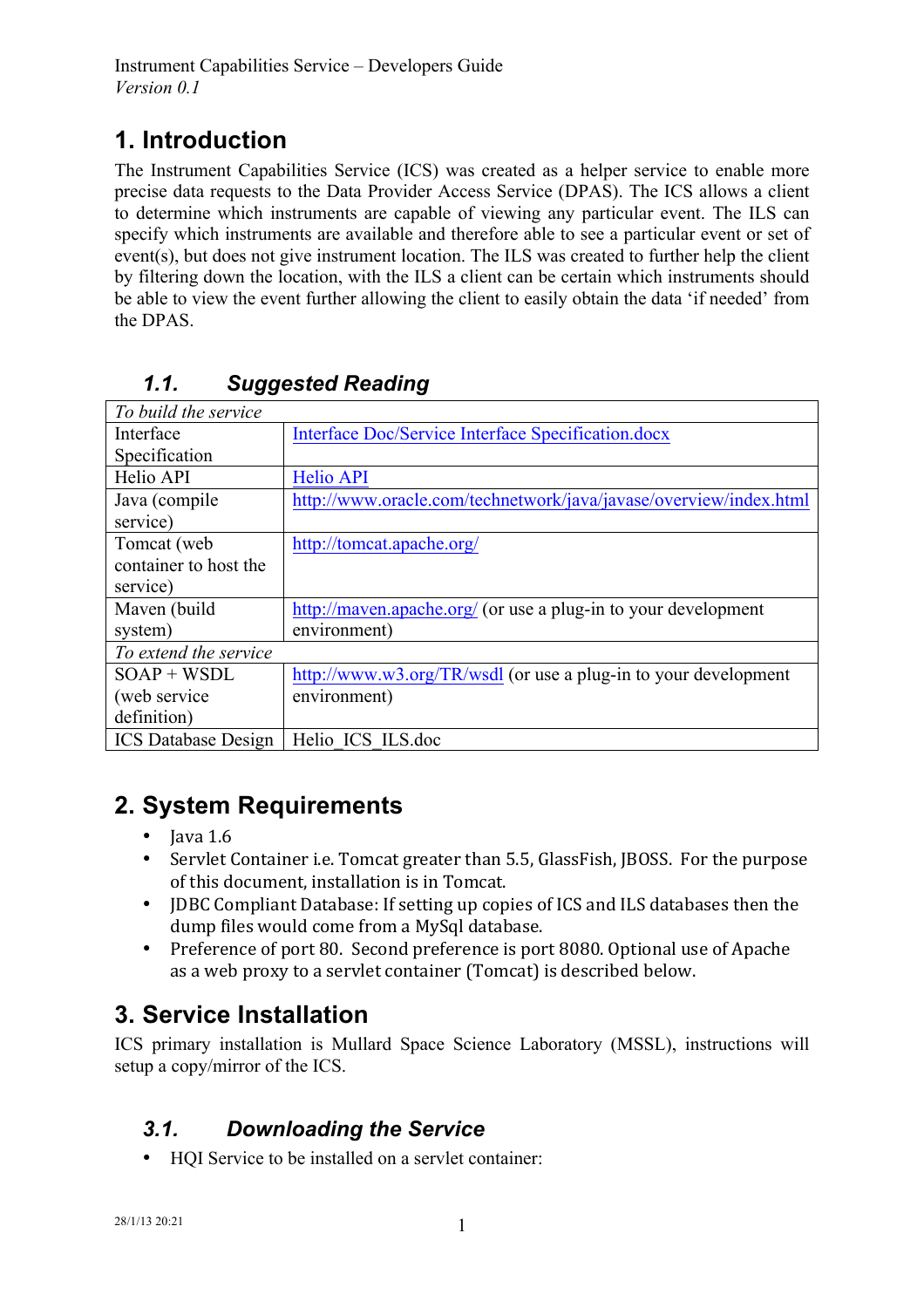- o http://sourceforge.net/projects/helio-vo/files/helio-queryservice-5.0.war/download
- Config file for HQI service, primary source MSSL:
	- o http://sourceforge.net/projects/helio-vo/files/ics\_ils\_installs.zip/download o
- Mysql Dump, primary source MSSL:
	- o http://msslkz.mssl.ucl.ac.uk/downloads/ics\_ils\_mysql\_dump.zip

## *3.2. Building the Service*

No building is necessary.

## *3.3. Installing the Service*

It is assumed installation of a servlet container Tomcat is installed. Extra information about web proxying via Apache is given as an optional benefit.

#### **3.3.1. Setup of Tomcat**

You will need to add a manager-gui role and user defined in the \$CATALINA\_HOME/conf/tomcat-users.xml. This would allow you to acces the manager app on tomcat located at the base url of tomcat i.e. http://localhost:8080/

An example of a config file is: *<role rolename="manager-gui"/>*

```
<user username="tomcatmgr" password="tomcat" roles="manager-gui"/>
```
## **4.** *Without 'Apache Webserver'*

• Tomcat must have port 8080 open or change the conf/server.xml and have port 80 open (this would require running as root).

#### **4.1.1. With an Apache Webserver that has port 80 open**

• Tomcat can be run on any port and does not require the port to be open, as long as the Apache Webserver is proxying requests. See installation instructions on 'Running Tomcat through Apache'

#### **4.1.2. Running Tomcat through Apache WebServer via a Proxy:**

- Edit the config file of the Apache Webserver i.e.  $/etc/httd/conf/httd.comf$
- Add a forwarding request at the end of the file (example of an Apache Webserver on the same machine as the tomcat, port 8080 is not open to the public only port 80):
	- $\circ$  ProxyPass /helio-ics/http://localhost:8080/helio-ics/
	- o ProxyPassReverse /helio-ics/ http://localhost:8080/helio-ics/
- Go to tomcat conf directory \$CATALINA HOME/conf and edit server.xml
- Change the 'Connector' tag to reference the Apache Web Server, this will ensure java code inside tomcat when referencing the context url will get the proper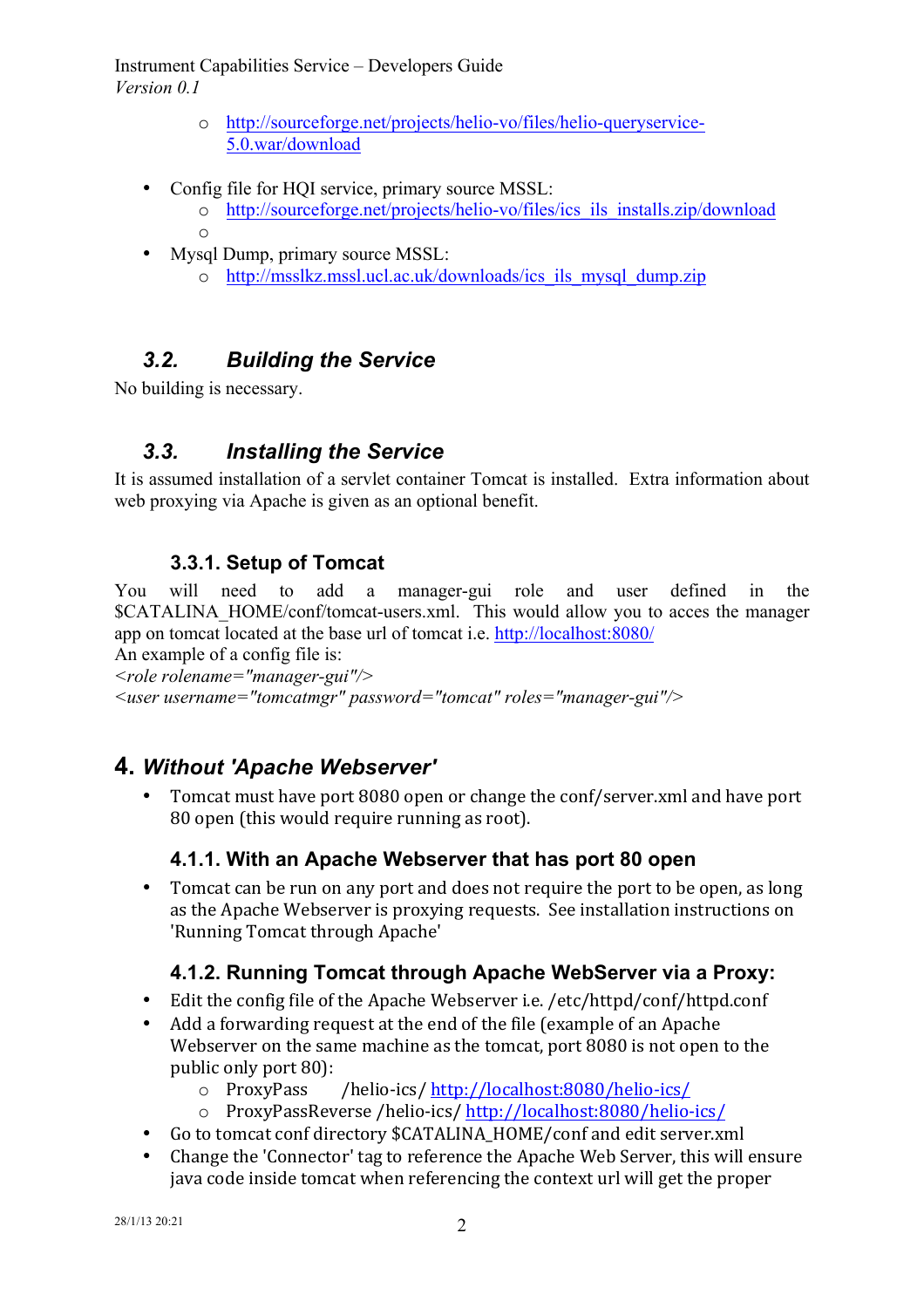> host *i.e.*: *<Connector port="8080" maxHttpHeaderSize="8192" maxThreads="150"*  minSpareThreads="25" maxSpareThreads="75" enableLookups="false" *redirectPort="8443" acceptCount="100" connectionTimeout="20000"*  disableUploadTimeout="true" proxyName="msslkz.mssl.ucl.ac.uk" *proxyPort="80" />*

• Restart Apache and Tomcat

#### **4.1.3. Installing the Mysql Data**

This installation assumes a helio-ics database on a mysql server on the current machine and user ONLY has SELECT permissions on the database. This installations assumes a user and password of 'helio'.

The command below must be ran as an admin of mysql:

mysql –u root –password=xxxxx helio-ics < ics\_data.txt

mysql –u root –password=xxxxx helio-ics < ics\_ils\_data.txt

#### **4.1.4. Installing the HQI Service**

The setup requires a directory on your system to hold various data such as config files and votables, i.e. /data/helio. For the rest of the installation instructions this will be referred to as \$HELIO\_BASE.

- Place the helio-hqi.war into \$HELIO\_BASE
- Run 'mkdir \$HELIO\_BASe/helio-ics'
- On a command line run 'cd \$HELIO\_BASE/helio-base' then 'jar xvf ../heliohqi.war'
- Copy the HQI-ICS-CONFIG.txt into \$HELIO\_BASE
- \* Edit HOI-ICS-CONFIG.txt to point to your mysql assumed on the same machine and to the correct user and passwords. This might be optional if you followed exact directions above.
- Copy the helio-ics.xml into \$CATALINA\_HOME/conf/Catalina/localhost
- Edit the helio-ics.xml
	- o change the 'docBase' attribute to point to the directory of \$HELIO\_BASE/helio-ics
	- o Change the property/context environment entry, to have it's value pointed to \$HELIO\_BASE/HQI-ICS-CONFIG.txt
- •
- Restart tomcat.

#### **4.1.5. Registration**

Contact mailto://helio-services@majordomo.mssl.ucl.ac.uk to quickly have your service registered in the helio registry. Mail with the URL of your service.

## **5. Database Structure**

See reference to Helio ICS ILSDBStructure.doc

## *5.1. Dependencies*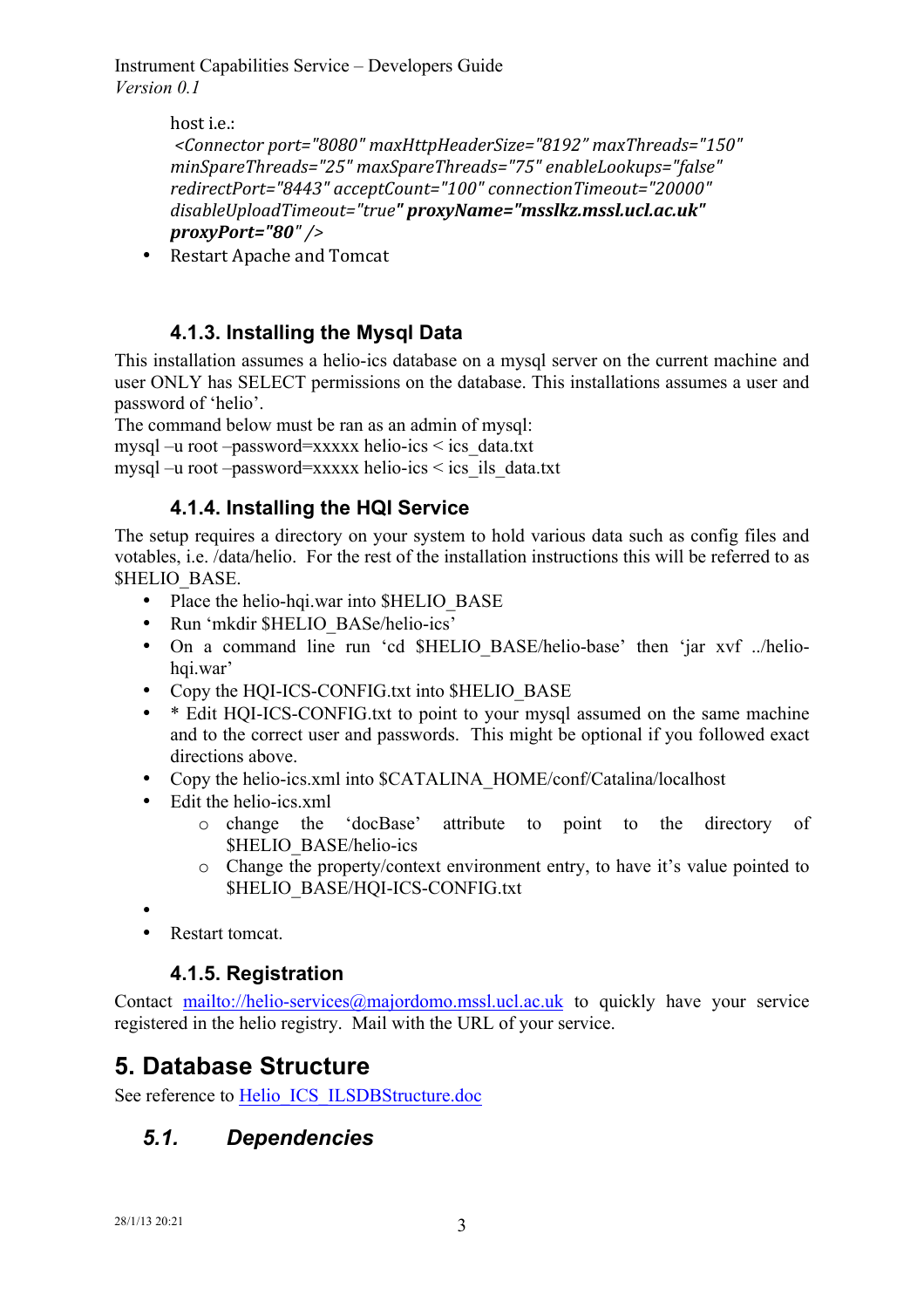## *5.2. Logging*

Logging of the servlet container \$CATALINA\_HOME/logs/Catalina.out. Logging overview:

- SOL Oueries
- Start and End date times
- Votable names saved.

ICS has a common 'Admin' interface for also viewing logs. Access the ICS and main page from: http://{baseurl:{port}/helio-ics/ Click on 'Admin Page' and you can follow a link for accessing the logs.

## *5.3. Java doc*

API javadoc to call HQI services including ICS can be found here:

## *5.4. Web Service Tests*

Test of a typical REST query, resulting in votable response. http://{baseurl}:{port}/helio-ics/HelioQueryService?STARTTIME=1890-10- 20T20:30:56&ENDTIME=2009-10-20T20:30:56&FROM=instrument\_observatory

Test of a long running query, resulting of a votable saved on the file system. http://{baseurl}:{port}/LongRunningQueryService?STARTTIME=1992-10- 18T20:30:56&ENDTIME=2009-10-20T20:30:56&FROM=earth\_orbit

## *5.5. Other Tests*

Java Teset Client can be modified to run a few simple tests on the service, this requires an svn checkout of the helio-queryservice (see instructions below). Once checked out, change the 'eu.heliovo.queryservice.client.axis.QueryWebServiceClient' edit the file and change the url at the bottom located in the 'getCall()' method to your particular service. Currently it is set to localhost:8080/helio-dpas. This should be changed to helio-ics on your server. The running of the java application can be done on the command line, though Eclipse environment is normally thought to be simpler to add all the classpath  $3<sup>rd</sup>$  party libraries. Command line without  $3<sup>rd</sup>$  party classpath jars defined:

'java –classpath target/helio-queryservice-client-5.0-SNAPSHOT.jar eu.heliovo.queryservice.client.axis.QueryWebServiceClient'

## **6. Maintaining & Extending the Service**

Updating of the ICS requires following the 'Installing the HQI Service' above. Updates of the database can also be done by following 'Installing of Mysql Data' described above.

## *6.1. Fixing problems*

Contact mailto://helio-services@majordomo.mssl.ucl.ac.uk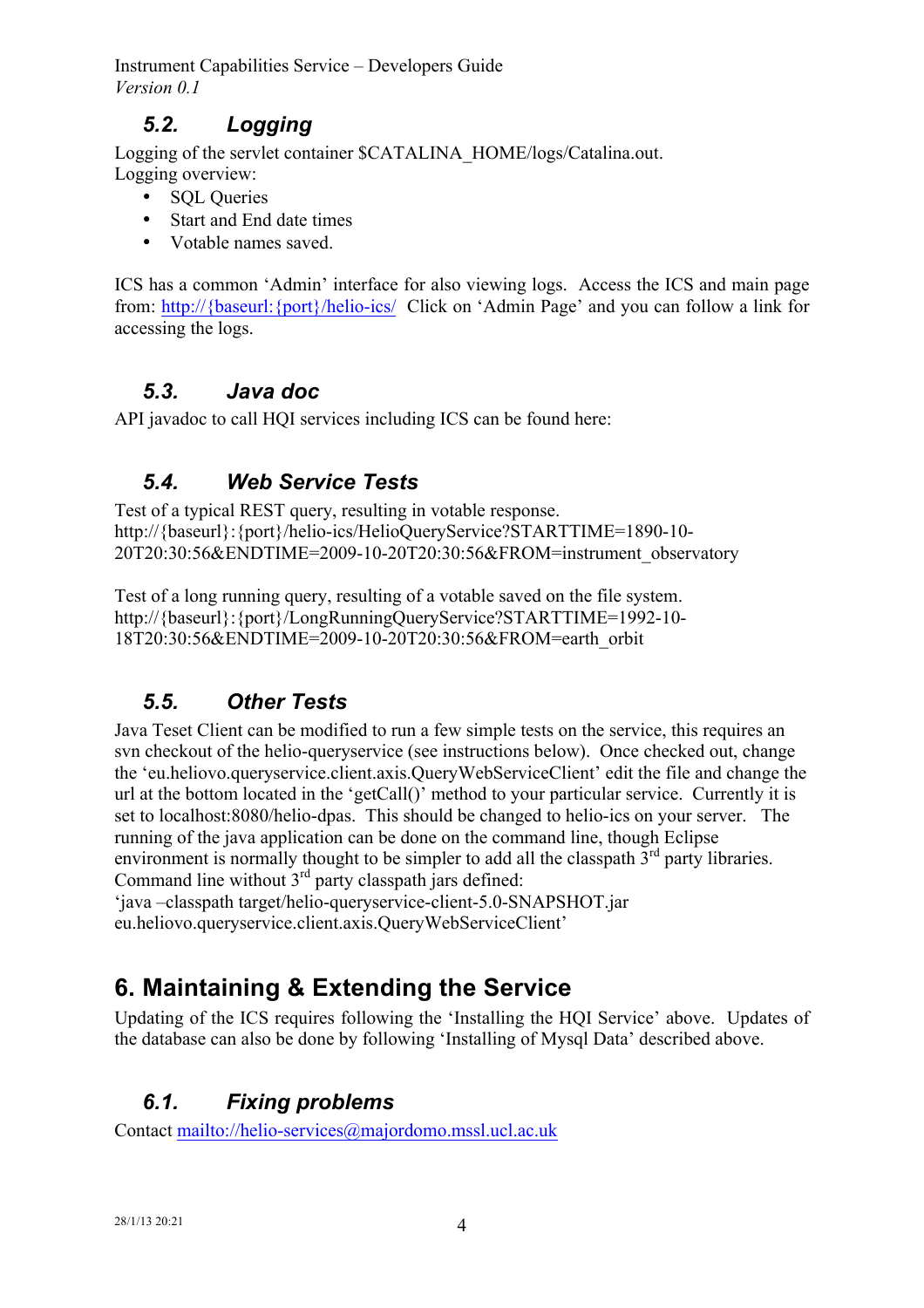#### *6.2. Adding new Data*

New data in existing tables will automatically be available. New tables must be added to the HQI-ICS-CONFIG.txt, this can be done using the admin gui located at http://{baseurl}: {port}/helio-ics/admin or edited manually.

## *6.3. Download, Build, Install*

If the requirement is to view the source code to make an extension or correct a possible error then view javadocs and follow instructions below for bulding from the source code repository.

#### **6.3.1. Javadocs**

The javadocs can be found at ?

#### **6.3.2. Downloading Source**

The ICS source code is part of the HELIO-vo project in sourceforge. The main page is: http://sourceforge.net/projects/helio-vo/. You can download the complete source code using svn with:

svn co https://helio-vo.svn.sourceforge.net/svnroot/helio-vo helio-vo

ILS uses the helio-queryservice for the code base. Change directory to helio-queryservice.

#### **6.3.3. Building HQI**

Helio QueryService (HQI) is built using Maven. It is recommended to make a

mvn clean

before building and

mvn package

in the helio-queryservice directory.

This will build a war file (helio-queryservice-{version}.war) in the helio-queryserviceserver/target directory.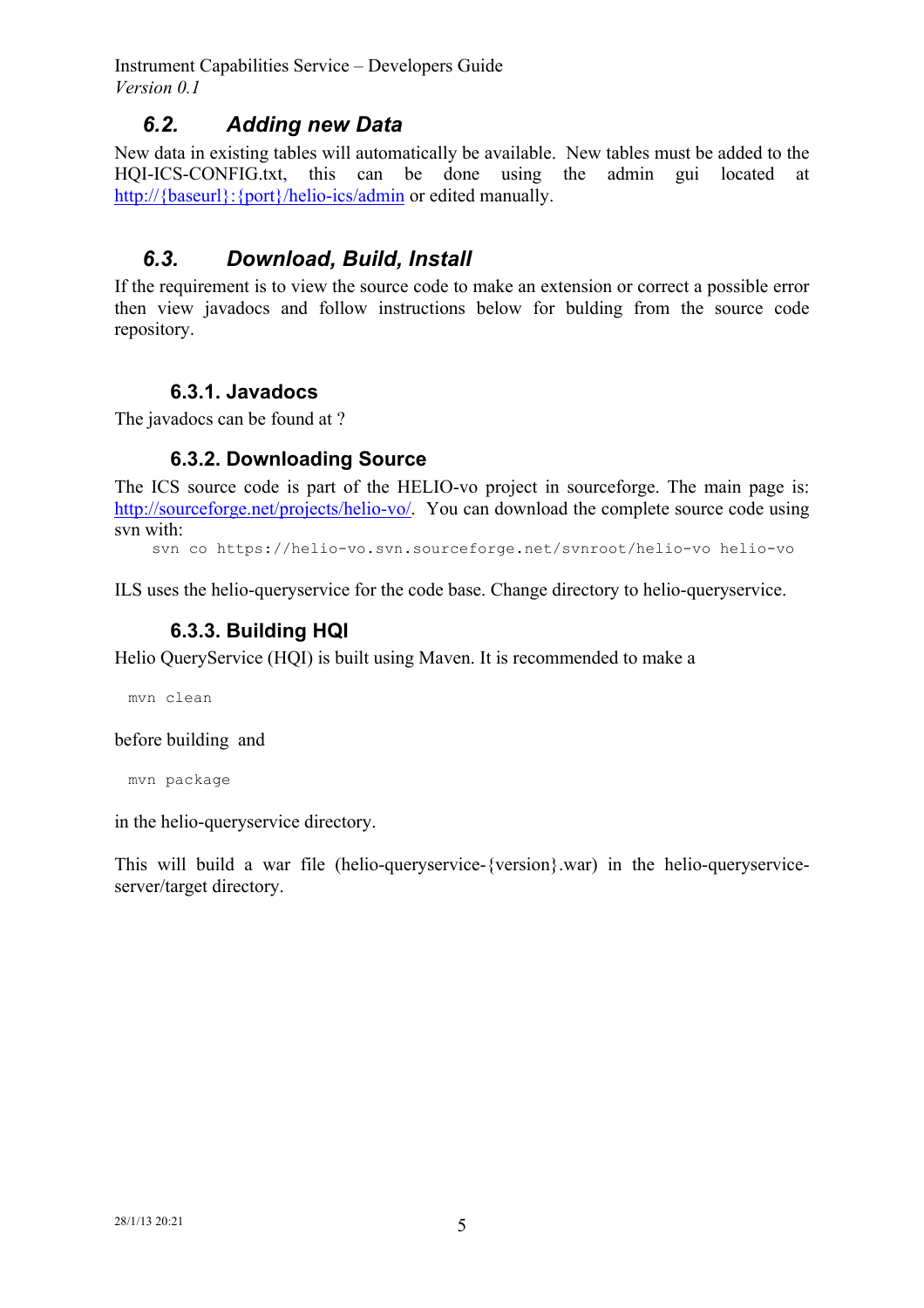## **7. Appendix A – Admin Gui**

The Helio Query Interface comes with a bundled Admin GUI to help setup a property file to be configured to your relational database. The Property file for the ICS has already been configured for the database, but the Admin GUI you may.

Access the 'Admin Page' from the Helio Query Interface. Click on 'Configuration for connecting database'. See Fig. 2 for a sample of the inputs of a MSSL ICS configuration:



Admin

Terms and Condition:<br>Copyright © 2001 - 2007 UCL MSSL

Fig 1. Setting up Database Properties.

Once configured to your database the HQI interface can read all the tables and fields, which would allow the Admin to setup which tables and fields can be viewed or queried. Click on 'Admin Page' and choose the link 'Create Property File'. This page shows a drop down of each table. By choosing a table a user can setup constraints and which columns to be accessed. The 'Time Constraint' text box should be filled if your table is based around time.

Once all the tables are configured, choose the location for the property file to be saved.